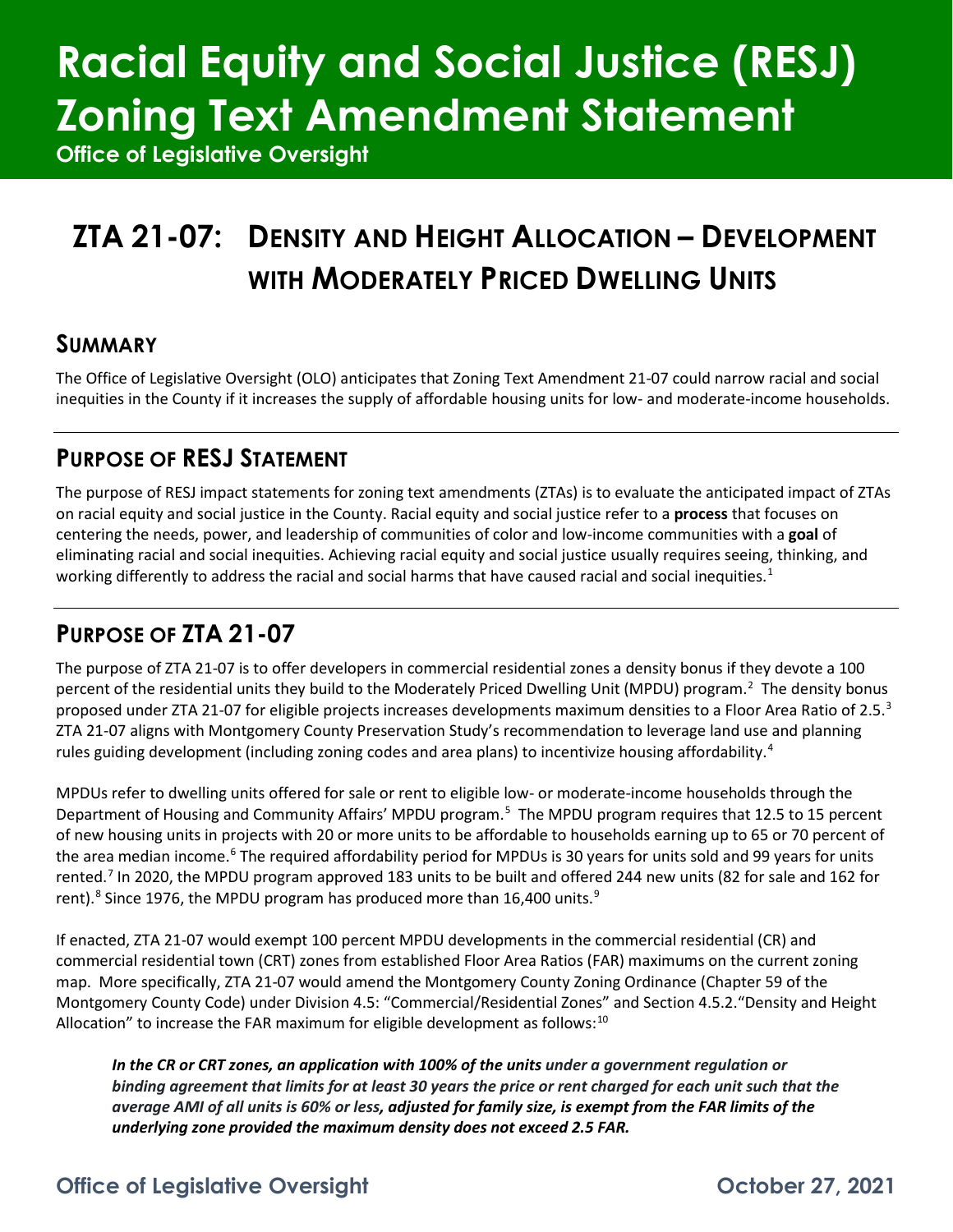## **AFFORDABLE HOUSING AND RACIAL EQUITY**

Historically, zoning laws and other government policies have restricted the supply of affordable housing and exacerbated the racial wealth gap.<sup>[11](#page-4-10)</sup> Collectively exclusionary zoning, restrictive covenants, redlining, New Deal housing policies, the Federal Housing Administration and GI bill created two disparate housing systems where:<sup>[12](#page-4-11)</sup>

- Government subsidized White-only enclaves enabled many White families to build home equity and intergenerational wealth; and
- Underinvested communities for People of Color where residents actually paid more for lesser housing and fewer amenities and were in turn denied opportunities to build family wealth.

Of note, while the Fair Housing Act of 1968 eliminated racially explicit segregation in housing, the policies that built the segregated housing market "have never been remedied and their effects endure."<sup>[13](#page-4-12)</sup> The wealth gap by race and ethnicity is staggering in the Metropolitan Washington region where White households had more than 80 times the wealth of Black households and 21 times the wealth of Latinx households in 20[14](#page-4-13).<sup>14</sup> Moreover, residents of color still experience discrimination in the housing market due to predatory lending practices and bias in the rental and real estate markets. [15](#page-4-14) As such, racial disparities in housing security by race and ethnicity, as described below, persist.

**Housing Security.** Local data on three metrics of housing insecurity - rent-burdened households, rental assistance during the pandemic, and homelessness - demonstrate that Black and Latinx households in Montgomery County are especially housing insecure. More specifically, in Montgomery County:

- Among renter households in 2019, rent-burden (expending 30 percent or more of income on rent) was experienced among 66 percent of Latinx renters and 60 percent of Black renters compared to 40 percent of White renters and 33 percent of Asian renters. [16](#page-4-15)
- Among COVID Relief Rental Program clients (approved as of April 4, 2021), 43 percent were Black, and 37 percent were Latinx while 9 percent were White, and 3 percent were Asian or Pacific Islanders.<sup>[17](#page-4-16)</sup>
- Among adults experiencing homelessness in 2020, 60 percent were Black, 30 percent were White, 17 percent were Latinx, and 5 percent were Asian and Pacific Islanders.<sup>[18](#page-4-17)</sup> Among families experiencing homelessness, 78 percent were Black, 15 percent were White, 9 percent were Latinx, and 2 percent were Asian.[19](#page-4-18)

Data on homeownership also demonstrates housing inequities by race and ethnicity where 75 percent of White and Asian households in Montgomery County resided in owner-occupied units in 2019 compared to 50 percent of Latinx and Native American households and 42 percent of Black households.<sup>[20](#page-4-19)</sup> Black, Latinx and Other race mortgage holders were also more likely to experience housing cost burden, with 39 to 47 percent expending more than 30 percent of their income on their mortgage compared to 20 percent of White and 29 percent of Asian mortgage holders.<sup>[21](#page-4-20)</sup>

Taken together, local data on racial and ethnic inequities in housing security demonstrates that Black, Latinx, and Other race residents have a higher demand for affordable housing than White and Asian residents.

**Affordable Housing:** Among regions across the country, Metropolitan Washington is one of the most severely impacted by shortage of affordable housing. In the 2017 VoicesDMV survey, nearly 20 percent of households reported being unable to pay for food or housing in the past 12 months.<sup>[22](#page-4-21)</sup> According to the survey, most households in the region with incomes below \$54,300 (500,000+ households) pay more than 30 percent of their income toward rent or mortgage.<sup>[23](#page-4-22)</sup>

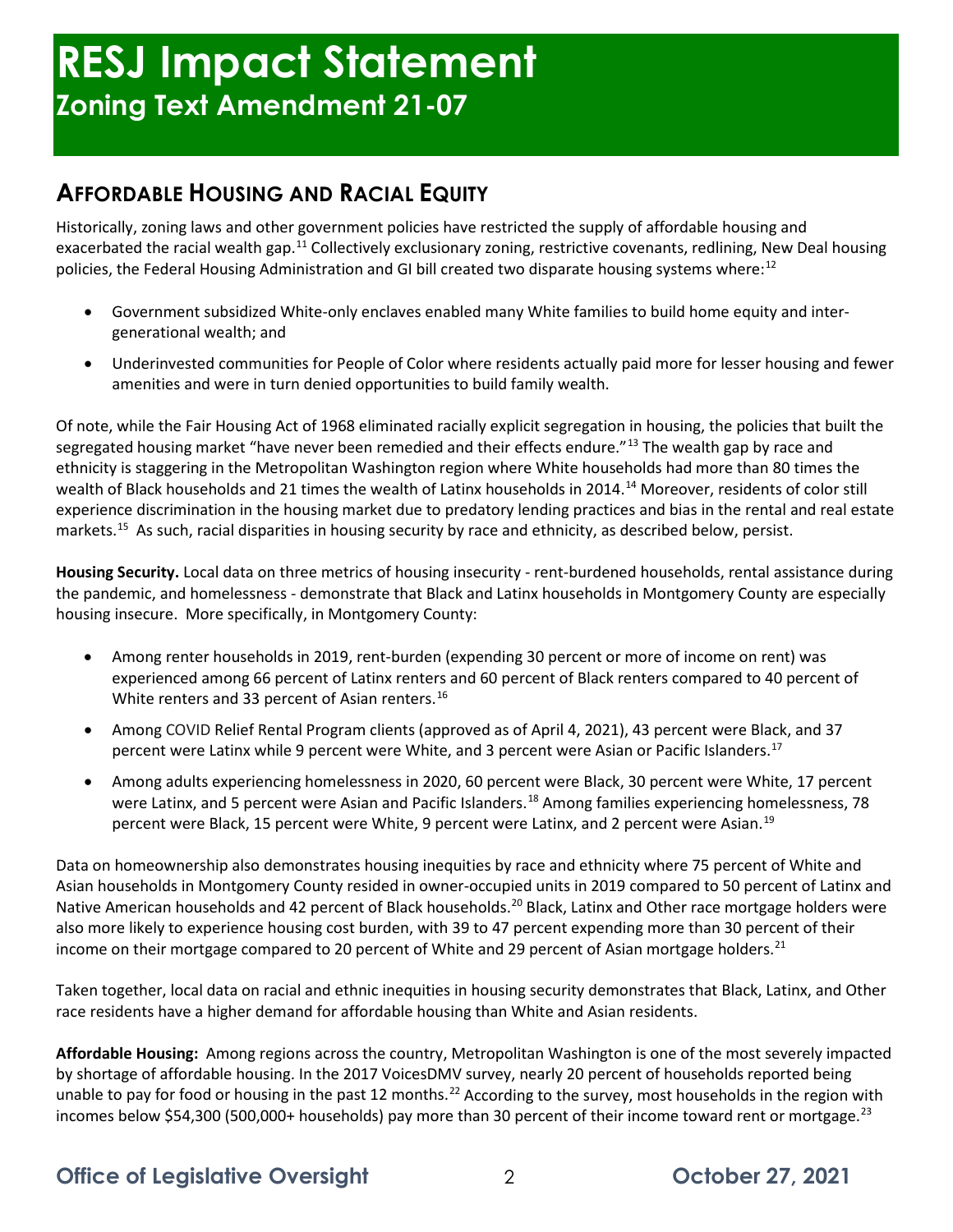## **RESJ Impact Statement Zoning Text Amendment 21-07**

Data from the Montgomery County Preservation Study also demonstrates a shortage of affordable housing in the County, especially for low-income households. It notes that "(t)he private market does not effectively provide rental housing options that are affordable to renters in the lower income bands, as 78 percent of households earning below 65 percent of AMI are housing cost-burdened, paying more than 30 percent of their household" income.<sup>[24](#page-4-23)</sup> In addition, the Preservation Study notes that "60 percent of households earning below 50 percent" of AMI are "severely housing costburdened – paying more than 50 percent of their gross household income on housing costs."[25](#page-4-24)

The Preservation Study also finds that the County is at-risk of losing affordable housing units, particularly near public transit hubs that are essential to connecting residents to employment and other opportunities.<sup>26</sup> They note that 2,085 deed-restricted housing units that are set to expire in the 2020's and 2030's are located within one mile of existing and planned transit stations.[27](#page-4-26) Many of these units are clustered around the Silver Spring, Bethesda, and Wheaton Metrorail stations. During this time frame, the study estimates that another 7,500 – 11,000 naturally occurring affordable housing (NOAH) units could also be lost and that approximately 2,300 of these NOAH units are at risk of becoming unaffordable for households earning up to 80 percent of AMI. All these units are within one mile of public transit.<sup>[28](#page-4-27)</sup>

Further, the Montgomery County Planning Department's Housing Needs Assessment summarizes current demographic, economic and housing market conditions organizing the analyses under two viewpoints:

| Demographic, economic and housing market conditions<br>analysis: |                                                                                                                                                                                                                                                                                                                                                                                                                                                                                                                                                             | Analysis of existing housing supply and demand<br>conditions:                                                                                                                                                                                                                                                                                                                                                                                                                                          |  |
|------------------------------------------------------------------|-------------------------------------------------------------------------------------------------------------------------------------------------------------------------------------------------------------------------------------------------------------------------------------------------------------------------------------------------------------------------------------------------------------------------------------------------------------------------------------------------------------------------------------------------------------|--------------------------------------------------------------------------------------------------------------------------------------------------------------------------------------------------------------------------------------------------------------------------------------------------------------------------------------------------------------------------------------------------------------------------------------------------------------------------------------------------------|--|
|                                                                  | Since 2010, the Washington, D.C., region has added more<br>than 150,000 households. Montgomery<br>County captured only 5 percent of that growth, having<br>one of the lowest growth rates in the region.<br>1 out of every 2 new households is low-income (earning<br>under \$50,000 a year), which means the County is<br>capturing an outsized share of low-income households.<br>The income needed to afford the median-priced home is<br>rising faster than the median household income. In 2018,<br>the household income required to afford the median | Between 2014 and 2018, housing supply tightened<br>rapidly for households earning less than 65 percent of<br>Area Median Income (AMI). In 2014 there was a<br>5,700-unit surplus of housing at 65 percent AMI,<br>however, in 2018 that number receded to 800 units.<br>Every submarket in Montgomery County faces a<br>supply gap for households earning up to 60 percent<br>AMI.<br>Submarkets with relatively affordable stock have also<br>faced the most significant pricing pressure, leading to |  |
|                                                                  | home was \$125,621, which is above the 2018 median<br>household income of \$108,188.                                                                                                                                                                                                                                                                                                                                                                                                                                                                        | the loss of affordably priced units.                                                                                                                                                                                                                                                                                                                                                                                                                                                                   |  |

#### **Table 1: Housing Needs Assessment**<sup>[29](#page-4-28)</sup>

## **ANTICIPATED RESJ IMPACTS**

Given the disproportionate need for affordable housing among Latinx and Black households, OLO anticipates that ZTA 21-07 will have a favorable impact on reducing housing inequities if it results in the construction of more MPDU's. OLO anticipates the construction of MPDUs in transit-oriented districts that characterize many of the County's commercial residential zones would also narrow racial and social disparities in transit and access to employment that could further reduce racial and social inequities in the County.<sup>[30](#page-4-29)</sup> Further, OLO anticipates that the favorable impact of ZTA 21-07 on reducing housing, transit, and economic inequities across the County could be improved if:

- MPDU's built under ZTA 21-07 were affordable for both lower-income (earning 30 50 percent of AMI) and moderate-income households (65 – 70 percent AMI); and
- A significant share of MPDU's built under ZTA 21-07 were large enough to serve families with multiple children.

### **Office of Legislative Oversight** 23 3 3 October 27, 2021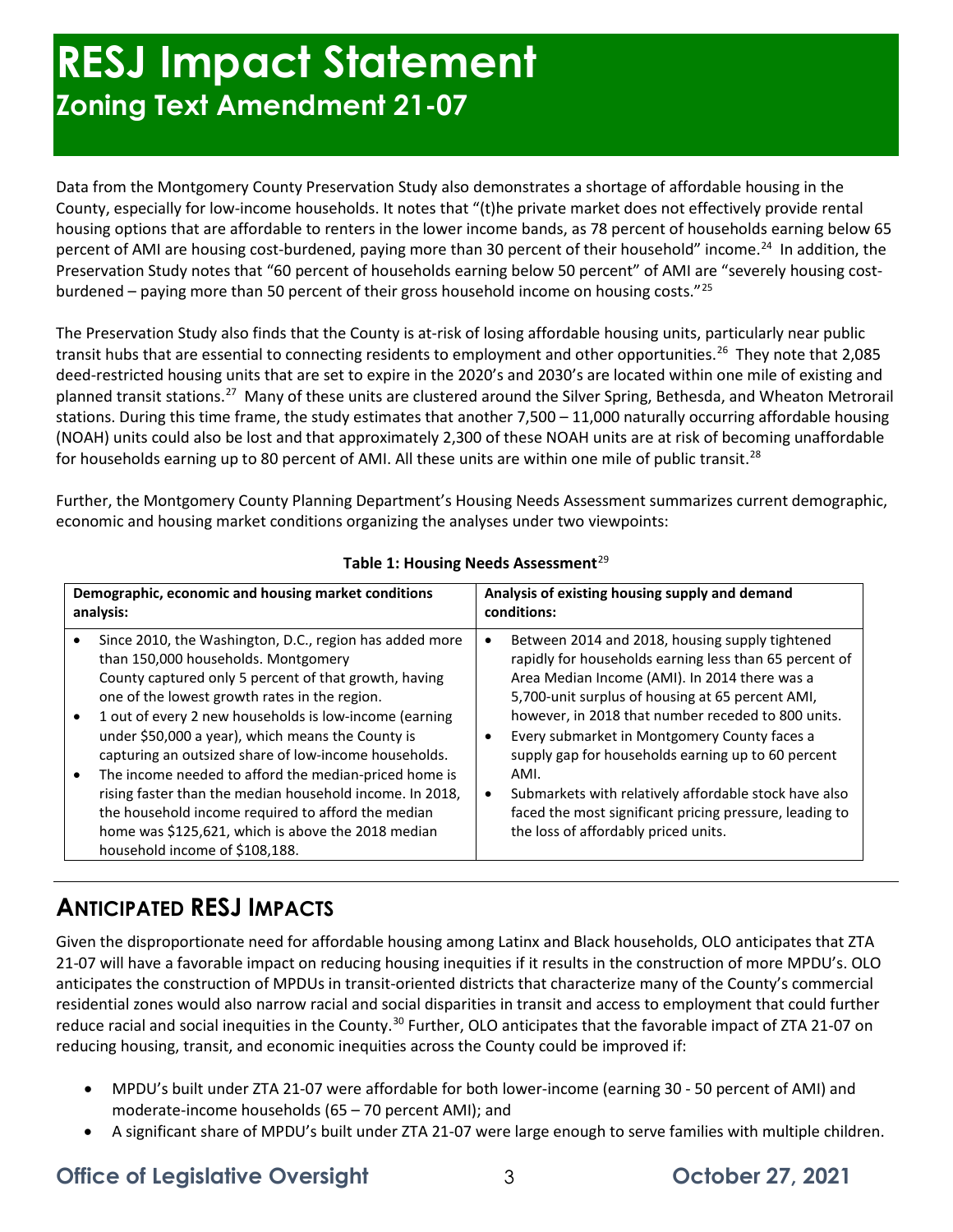## **RESJ Impact Statement Zoning Text Amendment 21-07**

## **ADDITIONAL OBSERVATIONS**

Beyond the RESJ analysis, OLO also observes that the ZTA may benefit from clarifying its language on the maximum FAR of 2.5*.* Section 59.2.1.3.D*: Commercial Residential Zones specifies the following:*

*Each CRN, CRT, and CR zone classification is followed by a number and a sequence of 3 additional symbols: C, R, and H, each followed by another number where:*

- *a. The number following the classification is the maximum total FAR allowed unless additional FAR is allowed under Section [4.5.2.](https://codelibrary.amlegal.com/codes/montgomerycounty/latest/montgomeryco_md_zone2014/0-0-0-3031#JD_4.5.2)C* and *Section 4.7.3.D.6.c.Maximum.*
- *b. The number following the C is the maximum nonresidential FAR allowed.*
- *c. The number following the R is the maximum residential FAR allowed unless additional residential FAR is allowed under Section [4.5.2.](https://codelibrary.amlegal.com/codes/montgomerycounty/latest/montgomeryco_md_zone2014/0-0-0-3031#JD_4.5.2)C and Section [4.7.3.](https://codelibrary.amlegal.com/codes/montgomerycounty/latest/montgomeryco_md_zone2014/0-0-0-3269#JD_4.7.3)D.6.c.*
- *d. The number following the H is the maximum building height in feet allowed unless additional height is allowed under Section [4.5.2.](https://codelibrary.amlegal.com/codes/montgomerycounty/latest/montgomeryco_md_zone2014/0-0-0-3031#JD_4.5.2)C and Section [4.7.3.](https://codelibrary.amlegal.com/codes/montgomerycounty/latest/montgomeryco_md_zone2014/0-0-0-3269#JD_4.7.3)D.6.c.*

OLO finds that the ZTA's language relative to the nonresidential (C) components of the underlying zone is unclear. Amending the language to clarify whether the 2.5 FAR exemption applies only to the residential portion of the



*Figure 1: Sample Zoning Map, CR and CRT zones with Maximum FAR and Height* 

classifications (if the MPDU building includes a nonresidential component) would adhere to what is already mapped as the underlying zone classification. This clarification could minimize potential confusion with future interpretations of the provision when applied to development applications*.* The applicability of provision No. 6 in Section [4.5.2.](https://codelibrary.amlegal.com/codes/montgomerycounty/latest/montgomeryco_md_zone2014/0-0-0-3031#JD_4.5.2)C.1 relative to the provision proposed by the ZTA may also warrant examination.

Additionally, OLO notes the ZTA does not make a reference with respect to height "H". However, given the fact that maximum height limits in the CR (35'-300') and CRT (35'-150') zones are generally generous (adjusted to density and intensity), its absence in the proposed ZTA's language is not likely to have a notable difference within the context of the MPDU development the ZTA addresses.

## **CAVEATS**

Two caveats to this racial equity and social justice impact statement should be noted. First, predicting the impact of zoning text amendments on racial equity and social justice is a challenging, analytical endeavor due to data limitations, uncertainty, and other factors. Second, this RESJ impact statement on the proposed zoning text amendment is intended to inform the Council's decision-making process rather than determine it. Thus, any conclusion made in this statement does not represent OLO's endorsement of, or objection to, the ZTA under consideration.